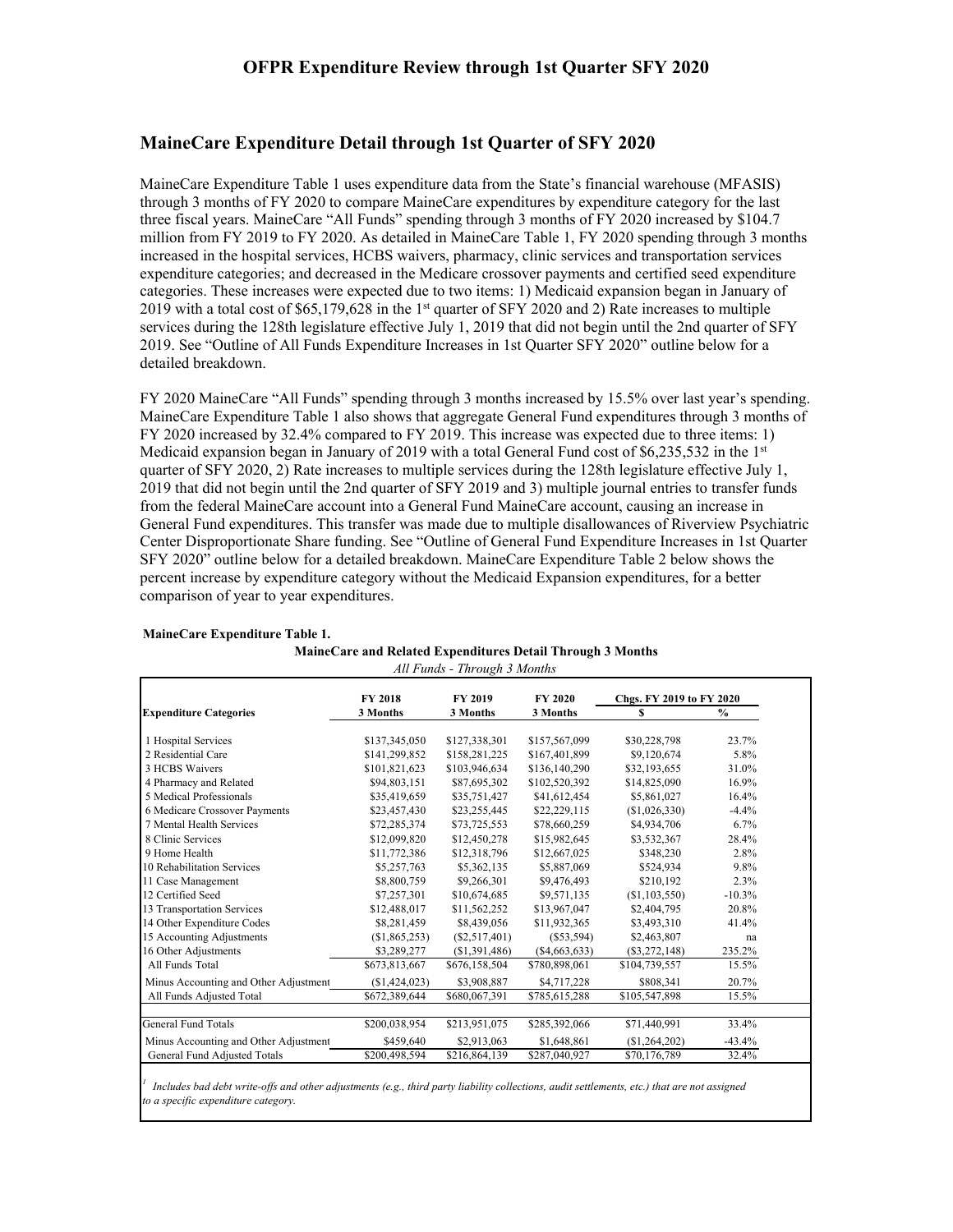# **OFPR Expenditure Review through 1st Quarter SFY 2020**

#### **Outline of All Funds Expenditure Increases in 1st Quarter SFY 2020**

### **Medicaid Expansion Impact - By Funds**

*1st Quarter of SFY 2020*

|                                 |    | <b>SFY 2020</b>     |               |                      |          |                        |
|---------------------------------|----|---------------------|---------------|----------------------|----------|------------------------|
| <b>Expenditure Categories</b>   |    | <b>General Fund</b> |               | <b>Federal Funds</b> |          | <b>All Funds Total</b> |
| 1 Hospital Services             | S  | 2,805,466           | <sup>\$</sup> | 27,159,642           | S        | 29,965,108             |
| 2 Residential Care              | \$ | 105,201             | S             | 1,323,495            | S        | 1,428,696              |
| 3 HCBS Waivers                  | \$ | 55,619              | - \$          | 724,210              | S        | 779,829                |
| 4 Pharmacy and Related          | \$ | 1,610,746           | S             | 13,972,835           | <b>S</b> | 15,583,581             |
| 5 Medical Professionals         |    | 672,674             | -S            | 6,049,861            | <b>S</b> | 6,722,535              |
| 6 Medicare Crossover Payments   | ъ  | 2.702               | - \$          | 23,839               | <b>S</b> | 26,541                 |
| 7 Mental Health Services        | ъ  | 328,695             | -S            | 3,377,917            | S        | 3,706,612              |
| 8 Clinic Services               | ъ  | 320,669             | <b>S</b>      | 3,245,135            | -S       | 3,565,805              |
| 9 Home Health                   | \$ | 31,560              | -S            | 338,049              | <b>S</b> | 369,609                |
| 10 Rehabilitation Services      | \$ | 11,118              | -S            | 99,935               | <b>S</b> | 111,052                |
| 11 Case Management              | \$ | 18.937              | \$.           | 218,882              | -S       | 237,819                |
| 12 Certified Seed               |    |                     |               |                      |          |                        |
| 13 Transportation Services      | \$ | 271,904             | \$.           | 2,407,226            | S        | 2,679,130              |
| 14 Other Expenditure Codes      |    | 240                 | S             | 3,070                | S        | 3,311                  |
| <b>Medicaid Expansion Total</b> |    | 6,235,532           |               | 58,944,097           |          | 65,179,628             |

| Ouarterly Estimated Increase From Rate Changes effective July 1, 2019 that did not begin until |            |
|------------------------------------------------------------------------------------------------|------------|
| the 2nd quarter of SFY 2019                                                                    | 37,260,915 |
|                                                                                                |            |
|                                                                                                |            |

**Impact of these Two Items**  $\frac{\$}{\$}$  **<b>102,440,543** 

#### **Outline of General Fund Expenditure Increases in 1st Quarter SFY 2020**

#### **Medicaid Expansion Impact - General Fund**

#### *1st Quarter of SFY 2020*

|                                 | <b>SFY 2020</b> |                     |
|---------------------------------|-----------------|---------------------|
| <b>Expenditure Categories</b>   |                 | <b>General Fund</b> |
| 1 Hospital Services             | S               | 2,805,466           |
| 2 Residential Care              | \$              | 105,201             |
| 3 HCBS Waivers                  | \$              | 55,619              |
| 4 Pharmacy and Related          | \$              | 1,610,746           |
| 5 Medical Professionals         | C               | 672,674             |
| 6 Medicare Crossover Payments   | C               | 2,702               |
| 7 Mental Health Services        | \$              | 328,695             |
| 8 Clinic Services               |                 | 320,669             |
| 9 Home Health                   | ъ.              | 31,560              |
| 10 Rehabilitation Services      | \$              | 11,118              |
| 11 Case Management              | \$              | 18,937              |
| 12 Certified Seed               |                 |                     |
| 13 Transportation Services      | \$              | 271,904             |
| 14 Other Expenditure Codes      |                 | 240                 |
| <b>Medicaid Expansion Total</b> |                 | 6,235,532           |

| Quarterly Estimated Increase From Rate Changes effective July 1, 2019 that did not begin until<br>the 2nd quarter of SFY 2019 |    | 13,488,451 |
|-------------------------------------------------------------------------------------------------------------------------------|----|------------|
| DSH - Total Transfers from Reserve for CMS repayments for Riverview Psychiatric Center<br>DSH in 1st Quarter of SFY 2020.     | -S | 58,501,189 |

**Impact of these Three Items**  $\frac{\$}{\$}$  **78,225,172**